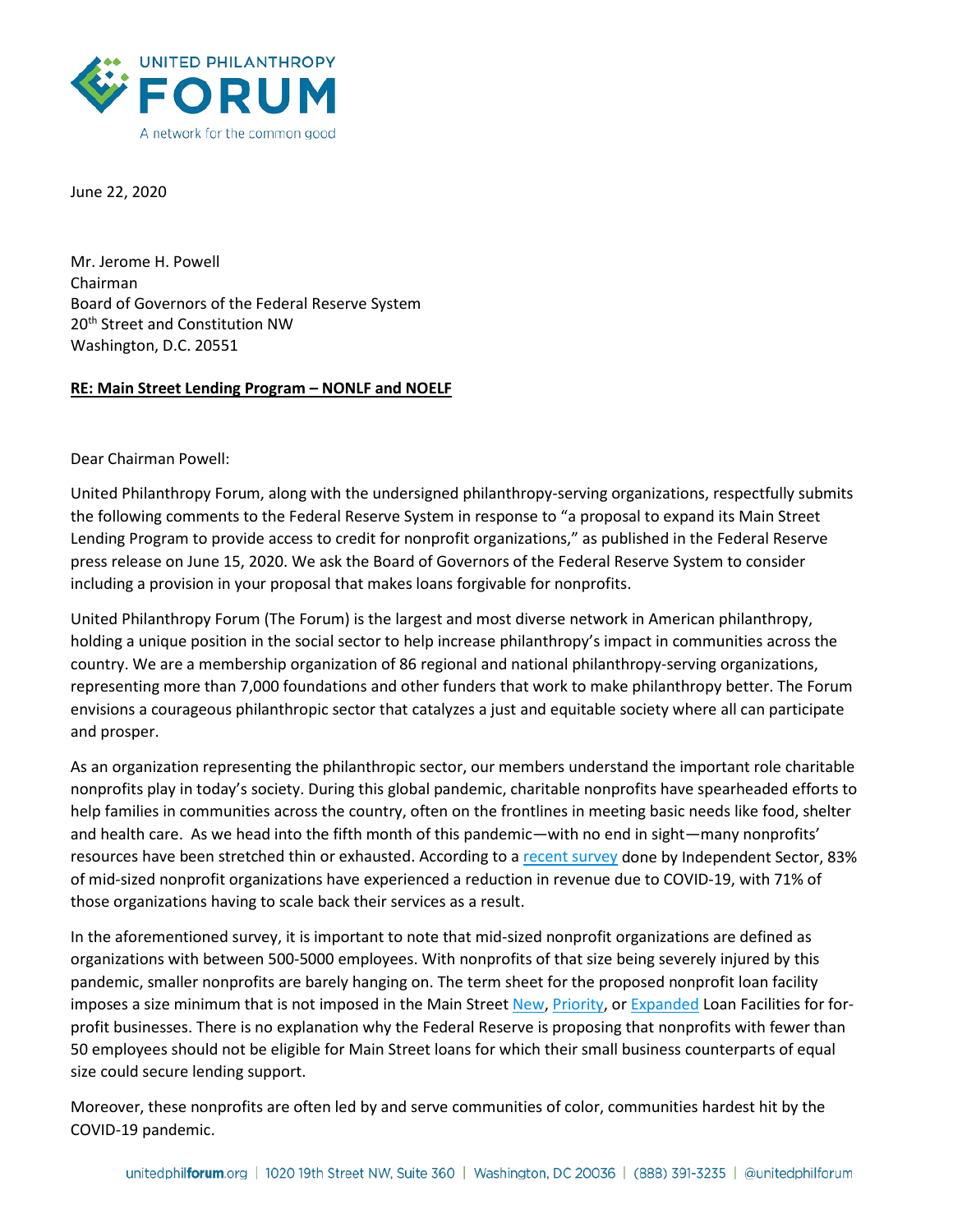

The Forum agrees with your statement in the press release, that "nonprofits provide vital services across the country." As such, it is important that nonprofits have access to relief that keeps those vital services going at a time when they are needed more than ever. Earlier this year, the Forum [signed on to a letter](https://www.councilofnonprofits.org/sites/default/files/documents/community-letter-nonprofit-track-reforms-to-cares-act.pdf) after the passage of the CARES Act, asking Congress to implement a loan program for nonprofits that includes a provision for loan forgiveness.

Likewise, we are encouraged the Federal Reserve System has proposed to expand its Main Street Lending Program to provide access to credit for nonprofit organizations. However, charitable nonprofits and the communities they serve won't fully be able to benefit from the program without a loan forgiveness provision and if the program excludes nonprofits that often serve communities of color.

The Forum and the undersigned organizations encourages the Federal Reserve System to include a loan forgiveness provision and not to exclude nonprofits with less than 50 employees in the Main Street Lending Program to provide access to credit for nonprofit organizations. Similarly, we encourage Congress to include these changes, in the next round of COVID-19 relief legislation.

If you have any questions and/or concerns, please feel to contact Forum Director of Public Policy, Matthew L. Evans at [matthew@unitedphilforum.org.](mailto:matthew@unitedphilforum.org)

Sincerely, Dave Biemesderfer President and CEO

[United Philanthropy Forum](https://www.unitedphilforum.org/)

On behalf of Forum members, including the following organizations:

[Council of Michigan Foundations](https://www.michiganfoundations.org/) *Grand Haven, MI*

[Council of New Jersey Grantmakers](https://www.cnjg.org/) *Trenton, New Jersey*

[Florida Philanthropic Network](https://www.fpnetwork.org/) *Tampa, Florida*

[Forefront \(Illinois\)](https://myforefront.org/) *Chicago, Illinois*

[Grantmakers in the Arts](https://www.giarts.org/) *Bronx, New York*